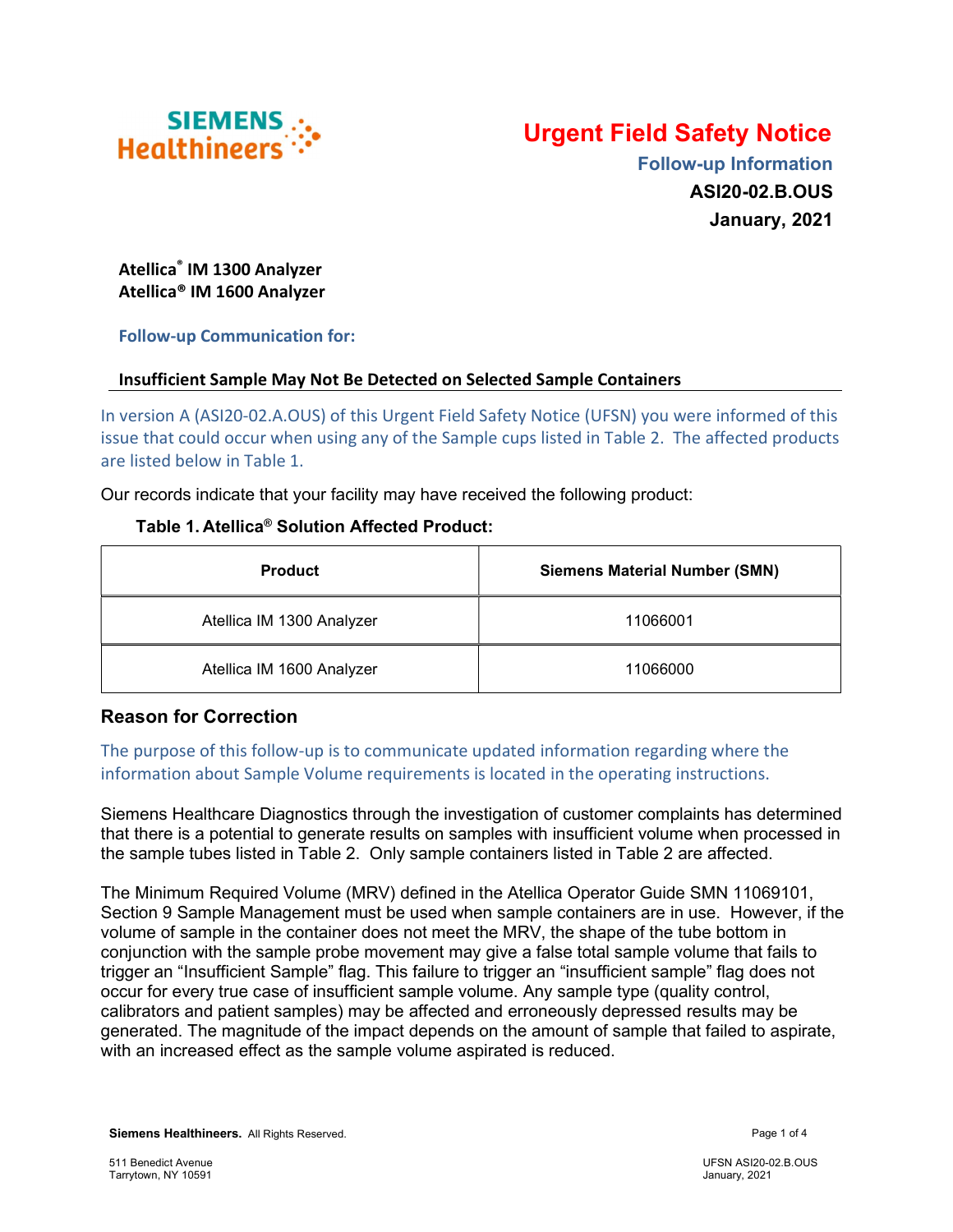Atellica® IM 1300/1600 Analyzers – Insufficient Sample May Not Be Detected on Selected Sample Containers

| <b>Sample Cup</b> | <b>Description</b>                                   | <b>Volume</b> |
|-------------------|------------------------------------------------------|---------------|
|                   | Atellica Tube Top Sample Cups - Siemens SMN 11069061 | 1mL           |
|                   | Atellica Tube Top Sample Cups - Siemens SMN 11069062 | 2mL           |
|                   | Sarstedt $62.612 - 15.3 \times 92$ False Bottom      | 4 mL          |

Table 2. Atellica Solution Sample Containers affected:

Siemens investigation has shown that if the minimum required volume of sample is present in any of the containers listed in Table 2, all results will be correctly processed and reported.

Siemens has not received any reports of illness or adverse events due to this issue.

Quality control samples may or may not detect this issue.

Siemens is actively working to investigate the root cause and customers will be notified when additional information is available.

## Risk to Health

When this issue occurs, the potential exists to report erroneously depressed immunoassay results. The magnitude of difference in results is proportional with the amount of insufficient sample being pipetted. Mitigations include correlation to clinical history and presentation as well as to other diagnostic laboratory testing and/or serial testing. As the likelihood of an insufficient sample and a subsequent clinically significant effect is unlikely, Siemens Healthineers is not recommending a review of previously generated results.

## Actions to be Taken by the Customer

- 1) If sample containers listed in Table 2 are not in use in your laboratory, no action is required beyond completion of the Field Correction Effectiveness Check Form attached to this letter.
- 2) The following actions must be taken when using any of the sample containers listed in Table 2.

The IM Analyzer has a minimum required sample volume for any reportable result. The volume depends on the following factors:

- Sample volume for the assay
- Sample volume to prime the sample tip
- Volume of unusable sample for the sample container

Detailed information on how to calculate the minimum required sample volume is available in the Atellica Operator Guide SMN 11069101 V1.20, Section 9 Sample Management or V1.23 Section 12, Samples, chapter: Sample Volume Requirements. Siemens recommends following the operating instructions and ensuring that there is sufficient sample available in any sample container.

Please review this letter with your Medical Director.

Siemens Healthineers Inc. All Rights Reserved. **Page 2 of 4** and 2 of 4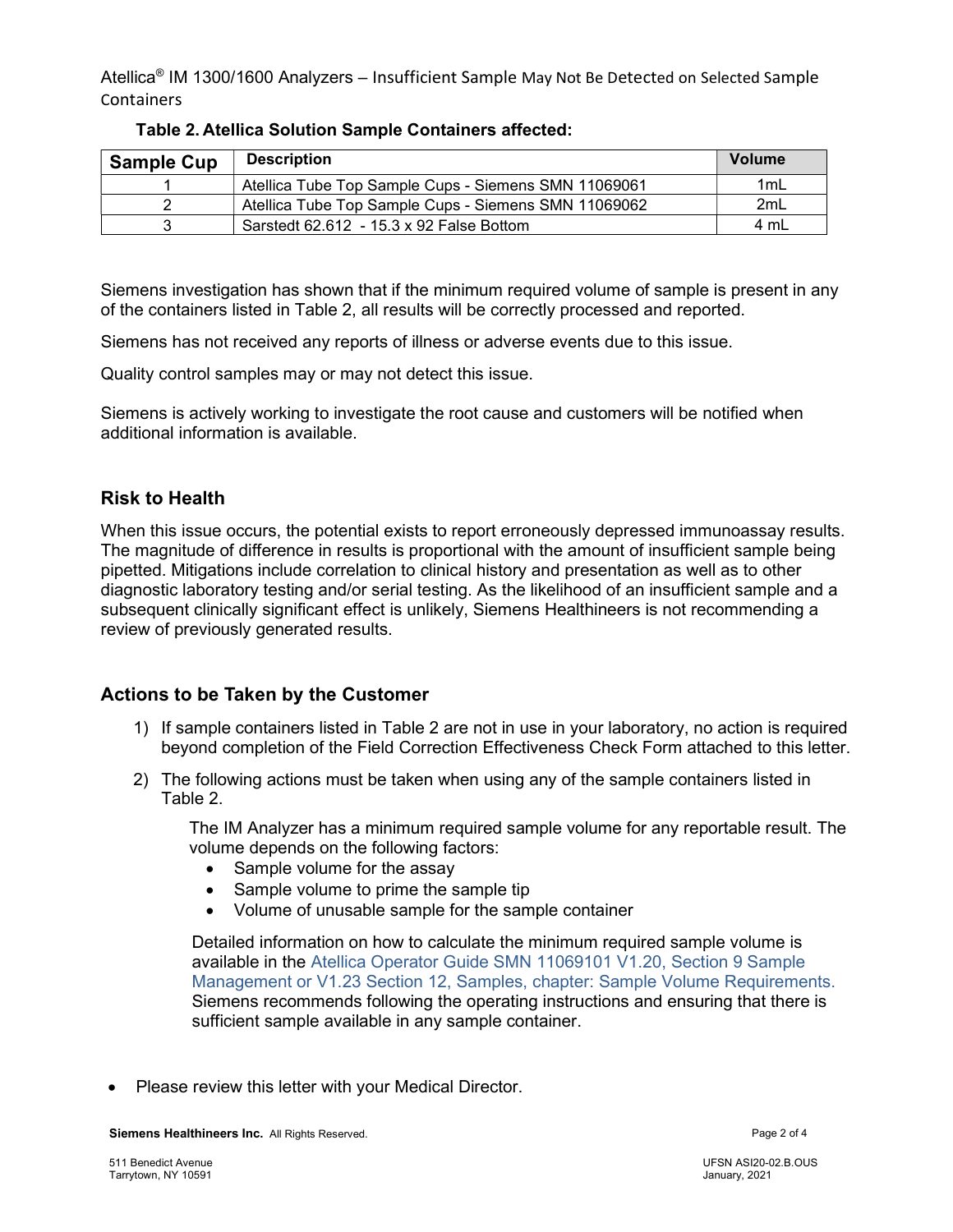Atellica® IM 1300/1600 Analyzers – Insufficient Sample May Not Be Detected on Selected Sample Containers

- Complete and return the Field Correction Effectiveness Check Form attached to this letter within 30 days.
- If you have received any complaints of illness or adverse events associated with the product listed in Table 1, immediately contact your local Siemens Healthineers Customer Care Center or your local Siemens Healthineers technical support representative.

Please retain this letter with your laboratory records and forward this letter to those who may have received this product.

We apologize for the inconvenience this situation may cause. If you have any questions, please contact your Siemens Healthineers Customer Care Center or your local Siemens Healthineers technical support representative.

Atellica is a trademark of Siemens Healthineers

Siemens Healthineers Inc. All Rights Reserved. **Page 3 of 4** and 2 of 4 and 2 of 4 and 2 of 4